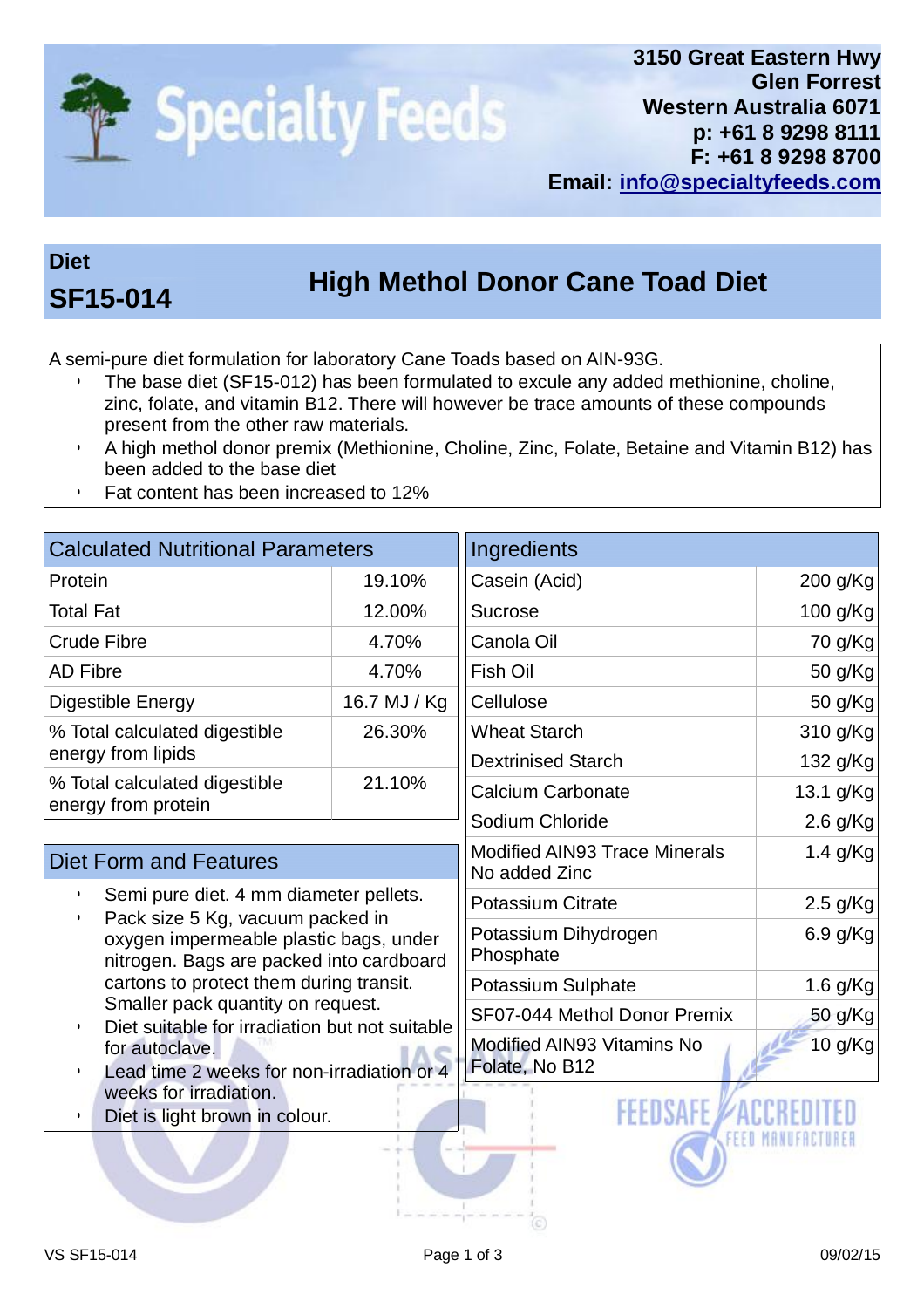| Ingredients in SF07-044 px (as included |                     | <b>Calculated Amino Acids</b>    |              |
|-----------------------------------------|---------------------|----------------------------------|--------------|
| at 50 g/Kg in Final Diet)               |                     | Valine                           | 1.26%        |
| <b>Betaine</b>                          | 60 g/Kg             | Leucine                          | 1.80%        |
| <b>DL</b> Methionine                    | 7.5 g/Kg            | Isoleucine                       | 0.87%        |
| Choline Chloride (65%)                  | 25 g/Kg             | Threonine                        | 0.80%        |
| Zinc Sulphate Monohydrate               | 0.43 g/Kg           | Methionine                       | 1.28%        |
| Vitamin B12 (1%)                        | $0.15$ g/Kg         | Cystine                          | 0.06%        |
| Folic Acid (90%)                        | 0.075 g/Kg          | Lysine                           | 1.50%        |
| <b>Sucrose</b>                          | 2 g/Kg              | Phenylalanine                    | 1.00%        |
|                                         |                     | <b>Tyrosine</b>                  | 1.00%        |
| <b>Calculated Total Minerals</b>        |                     | <b>Histidine</b>                 | 0.60%        |
| Calcium                                 | 0.69%               | Tryptophan                       | 0.30%        |
| Phosphorous                             | 0.35%               |                                  |              |
| Magnesium                               | 0.06%               | <b>Calculated Total Vitamins</b> |              |
| Sodium                                  | 0.15%               | Vitamin A (Retinol)              | 4 000 IU/Kg  |
| Chloride                                | 0.16%               | Vitamin D (Cholecalciferol)      | 1 000 IU/Kg  |
| Potassium                               | 0.40%               | Vitamin E (a Tocopherol acetate) | 78 mg/Kg     |
| Sulphur                                 | 0.32%               | Vitamin K (Menadione)            | 1 mg/Kg      |
| Iron                                    | 62 mg/Kg            | Vitamin C (Ascorbic acid)        | None added   |
| Copper                                  | 6.7 mg/Kg           | Vitamin B1 (Thiamine)            | $6.1$ mg/Kg  |
| lodine                                  | $0.2$ mg/Kg         | Vitamin B2 (Riboflavin)          | 6.3 mg/Kg    |
| Manganese                               | 14 mg/Kg            | Niacin (Nicotinic acid)          | 30 mg/Kg     |
| Cobalt                                  | No data             | Vitamin B6 (Pryridoxine)         | 7 mg/Kg      |
| Zinc                                    | 161 mg/Kg           | <b>Pantothenic Acid</b>          | 16.5 mg/Kg   |
| Molybdenum                              | $0.15$ mg/Kg        | <b>Biotin</b>                    | 200 ug/Kg    |
| Selenium                                | $0.3$ mg/Kg         | <b>Folic Acid</b>                | 68 mg/Kg     |
| Cadmium                                 | No data             | Inositol                         | None added   |
| Chromium                                | 1.0 mg/Kg           | Vitamin B12 (Cyancobalamin)      | 1 502 ug/Kg  |
| Fluoride                                | 1.0 mg/Kg           | Choline                          | 16 060 mg/Kg |
| Lithium                                 | $0.1$ mg/Kg         |                                  |              |
| <b>Boron</b>                            | $2.4 \text{ mg/Kg}$ |                                  |              |
| <b>Nickel</b>                           | $0.5$ mg/Kg         |                                  |              |